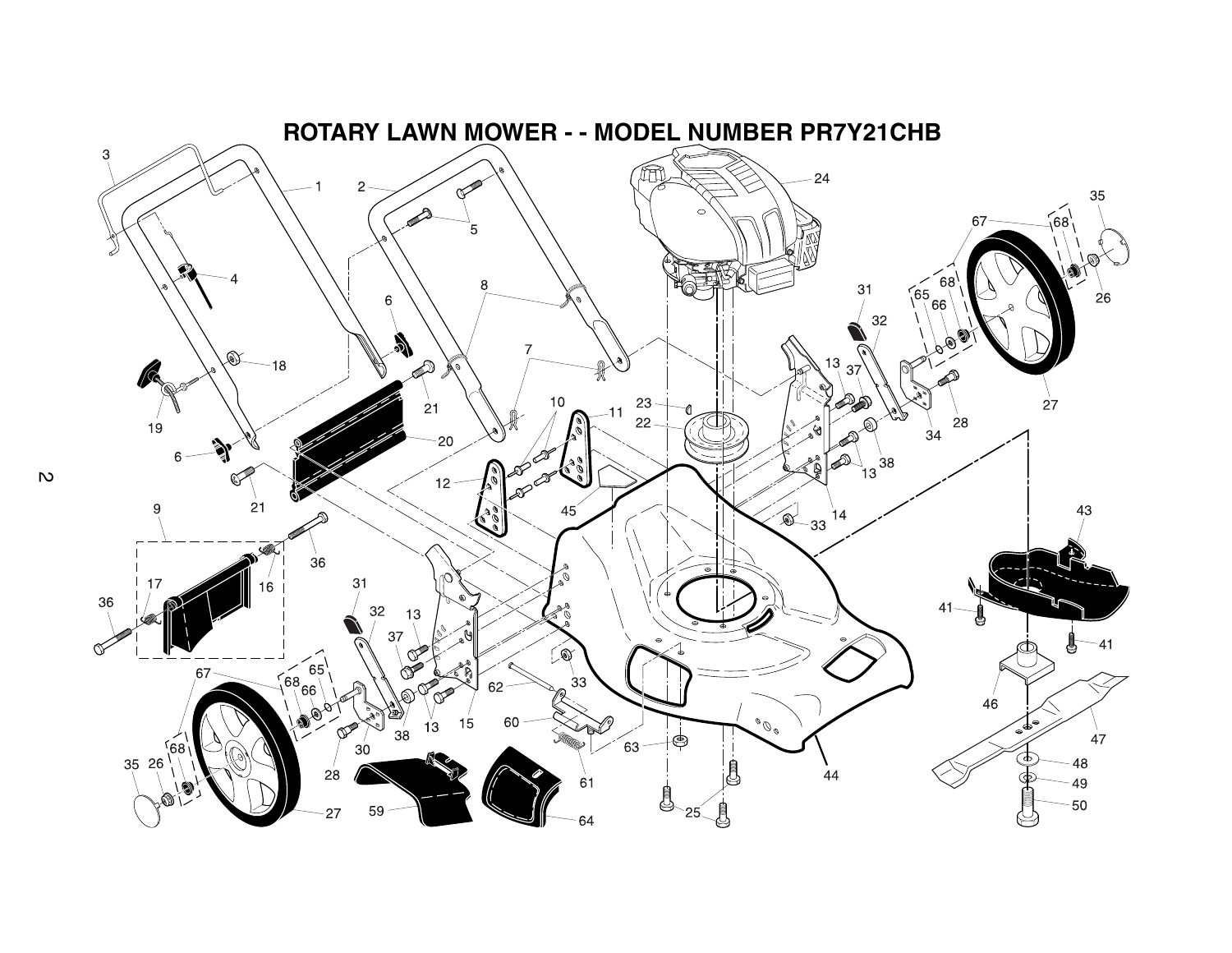## **ROTARY LAWN MOWER - - MODEL NUMBER PR7Y21CHB**

| <b>KEY</b><br>NO. | <b>PART</b><br>NO.   | <b>DESCRIPTION</b>                               | <b>KEY</b><br>NO.                                                                                                                                                                                                                                                                                                                                                                            | <b>PART</b><br>NO. | <b>DESCRIPTION</b>                                    |
|-------------------|----------------------|--------------------------------------------------|----------------------------------------------------------------------------------------------------------------------------------------------------------------------------------------------------------------------------------------------------------------------------------------------------------------------------------------------------------------------------------------------|--------------------|-------------------------------------------------------|
| 1                 | 183496X479           | <b>Upper Handle</b>                              | 36                                                                                                                                                                                                                                                                                                                                                                                           | 184193             | Bolt, Rear Door                                       |
| 2                 | 151721X479           | <b>Lower Handle</b>                              |                                                                                                                                                                                                                                                                                                                                                                                              | 37 150078          | Thread Cutting Screw w/Sems 5/16-18 x 3/4             |
| 3                 | 146771               | Control Bar                                      | 38                                                                                                                                                                                                                                                                                                                                                                                           | 183901             | Spacer                                                |
| 4                 | 133107               | Engine Zone Control Cable                        | 40                                                                                                                                                                                                                                                                                                                                                                                           | 188839X004         | Mounting Bracket, Debris Shield                       |
| 5                 | 191574               | Handle Bolt                                      | 41                                                                                                                                                                                                                                                                                                                                                                                           | 192325             | Screw, Debris Shield                                  |
| 6                 | 189713X428           | Handle Knob                                      | 43                                                                                                                                                                                                                                                                                                                                                                                           | 188784             | <b>Debris Shield</b>                                  |
| 7                 | 51793                | <b>Hairpin Cotter</b>                            |                                                                                                                                                                                                                                                                                                                                                                                              | 44 176710          | Kit, Housing (Includes Key Numbers 10, 11, 12 and 45) |
| 8                 | 66426                | Wire Tie                                         | 45                                                                                                                                                                                                                                                                                                                                                                                           | 107339X            | Danger Decal                                          |
| 9                 | 180479               | Kit, Rear Door (Includes Key Numbers 16 and 17)  | 46                                                                                                                                                                                                                                                                                                                                                                                           | 189179             | <b>Blade Adapter / Pulley</b>                         |
|                   | 10 128415            | Pop Rivet                                        | 47                                                                                                                                                                                                                                                                                                                                                                                           | 189028             | Blade, 21"                                            |
| 11                | 175069X479           | Support Bracket, LH                              | 48                                                                                                                                                                                                                                                                                                                                                                                           | 851074             | <b>Hardened Washer</b>                                |
|                   | 12 175070X479        | Support Bracket, RH                              | 49                                                                                                                                                                                                                                                                                                                                                                                           | 850263             | Helical Washer 3/8                                    |
|                   | 13 17060410          | Screw 1/4-20 x 5/8                               | 50                                                                                                                                                                                                                                                                                                                                                                                           | 851084             | Hex Head Machine Screw 3/8-24 x 1-3/8 Grade 8         |
|                   | 14 175576X479        | Handle Bracket Assembly, LH                      | 51                                                                                                                                                                                                                                                                                                                                                                                           | 111190X            | Clamp, Cable                                          |
|                   | 15 175577X479        | Handle Bracket Assembly, RH                      |                                                                                                                                                                                                                                                                                                                                                                                              | 52 83816           | Screw, Cable Clamp                                    |
|                   | 16 180071            | Spring, Rear Door, LH                            | 53                                                                                                                                                                                                                                                                                                                                                                                           | 183365             | Screw, Hex Head 1/4-20 x 2-11/64                      |
|                   | 17 180072            | Spring, Rear Door, RH                            |                                                                                                                                                                                                                                                                                                                                                                                              | 54 174221          | <b>Throttle Control</b>                               |
|                   | 18 132004            | Keps Locknut 1/4-20                              |                                                                                                                                                                                                                                                                                                                                                                                              | 59 175071          | <b>Discharge Deflector</b>                            |
|                   | 19 179585            | Rope Guide                                       |                                                                                                                                                                                                                                                                                                                                                                                              | 60 175735          | <b>Hinge Bracket Assembly</b>                         |
|                   | 20 189005            | <b>Rear Skirt</b>                                | 61                                                                                                                                                                                                                                                                                                                                                                                           | 175285             | Spring                                                |
| 21                | 88652                | Hinge Screw 1/4-20 x 1-1/4                       |                                                                                                                                                                                                                                                                                                                                                                                              | 62 175650          | Rod, Hinge                                            |
| 24                | $\sim$ $\sim$ $\sim$ | Engine, Briggs & Stratton, Model Number 12H602   | 63                                                                                                                                                                                                                                                                                                                                                                                           | 73800400           | Locknut, Hex 1/4-20                                   |
|                   |                      | (For engine service and replacement parts,       |                                                                                                                                                                                                                                                                                                                                                                                              | 64 175066          | Mulcher Door                                          |
|                   |                      | call Briggs & Stratton at 1-800-233-3723)        |                                                                                                                                                                                                                                                                                                                                                                                              | 65 188152          | O-Ring                                                |
|                   | 25 150406            | Screw, Hex Head, Threaded, Rolled 3/8-16 x 1-1/8 |                                                                                                                                                                                                                                                                                                                                                                                              | 66 88348           | Washer, Flat 3/8                                      |
|                   | 26 83923             | Nut, Hex, Flangelock 3/8-16                      |                                                                                                                                                                                                                                                                                                                                                                                              | 67 193498          | Kit, Bushing, High Wheel                              |
|                   | 27 181383            | Wheel & Tire Assembly, Rear, 14"                 |                                                                                                                                                                                                                                                                                                                                                                                              | 68 193028X428      | Bushing, Nylon, Black                                 |
|                   | 28 160828            | Bolt, Shoulder 5/16-18                           | $\frac{1}{2} \frac{1}{2} \frac{1}{2} \frac{1}{2} \frac{1}{2} \frac{1}{2} \frac{1}{2} \frac{1}{2} \frac{1}{2} \frac{1}{2} \frac{1}{2} \frac{1}{2} \frac{1}{2} \frac{1}{2} \frac{1}{2} \frac{1}{2} \frac{1}{2} \frac{1}{2} \frac{1}{2} \frac{1}{2} \frac{1}{2} \frac{1}{2} \frac{1}{2} \frac{1}{2} \frac{1}{2} \frac{1}{2} \frac{1}{2} \frac{1}{2} \frac{1}{2} \frac{1}{2} \frac{1}{2} \frac{$ | 162300             | Warning Decal (not shown)                             |
|                   | 30 180411X004        | Axle Arm Assembly, Rear, RH                      | $\sim$ $-$                                                                                                                                                                                                                                                                                                                                                                                   | 172787             | Operator's Manual, English                            |
|                   | 31 175478            | Selector Knob                                    | $\sim$                                                                                                                                                                                                                                                                                                                                                                                       | 172788             | Operator's Manual, French                             |
| 32                | 175053X004           | <b>Selector Spring</b>                           | - -                                                                                                                                                                                                                                                                                                                                                                                          | 192369             | Repair Parts Manual, English / French                 |
| 33                | 73800500             | Nut, Hex, Nylock 5/16-18                         |                                                                                                                                                                                                                                                                                                                                                                                              |                    |                                                       |
|                   | 34 180412X004        | Axle Arm Assembly, Rear, LH                      |                                                                                                                                                                                                                                                                                                                                                                                              |                    | NOTE: All component dimensions given in U.S. inches.  |
|                   |                      |                                                  |                                                                                                                                                                                                                                                                                                                                                                                              | 1 inch = $25.4$ mm |                                                       |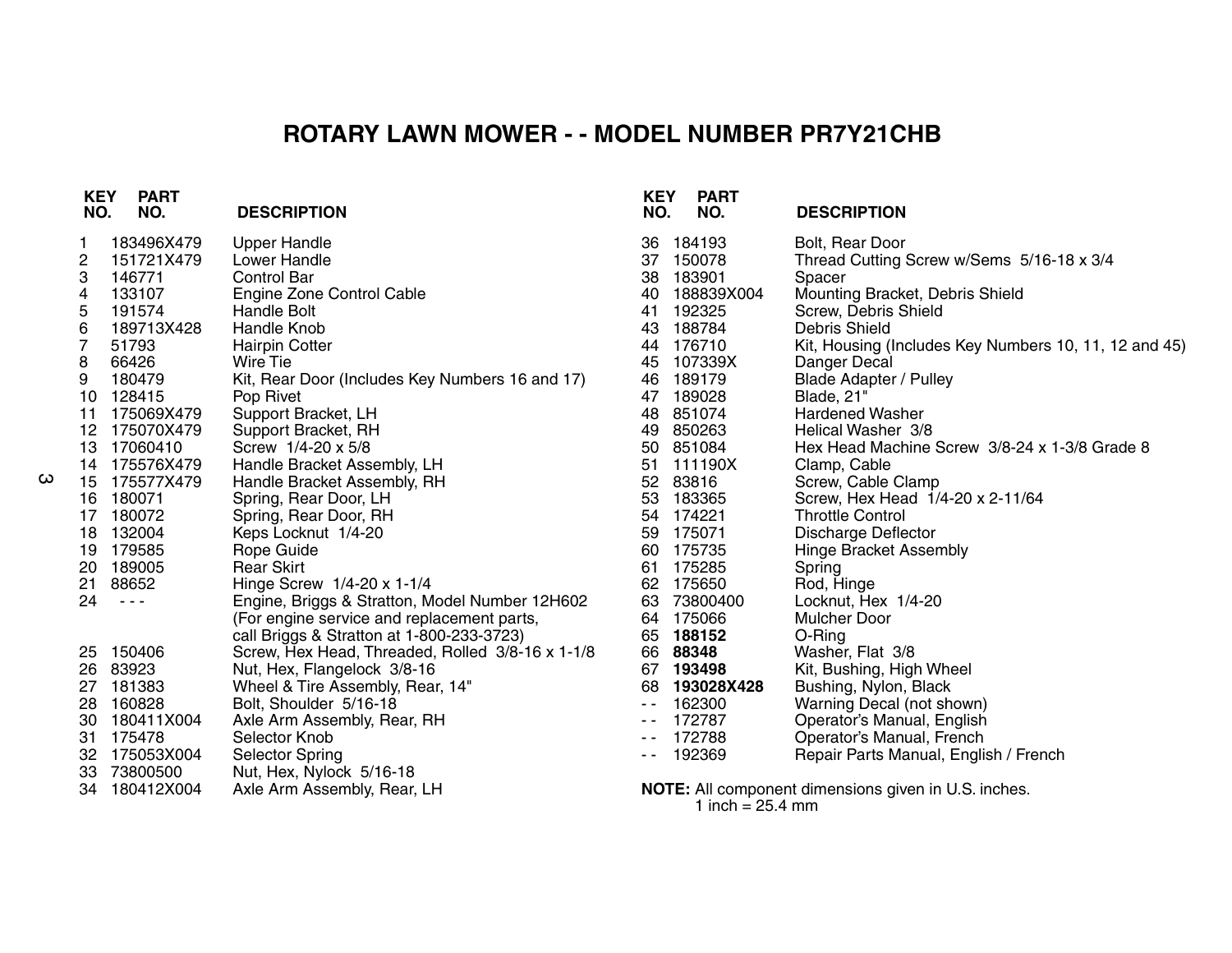

4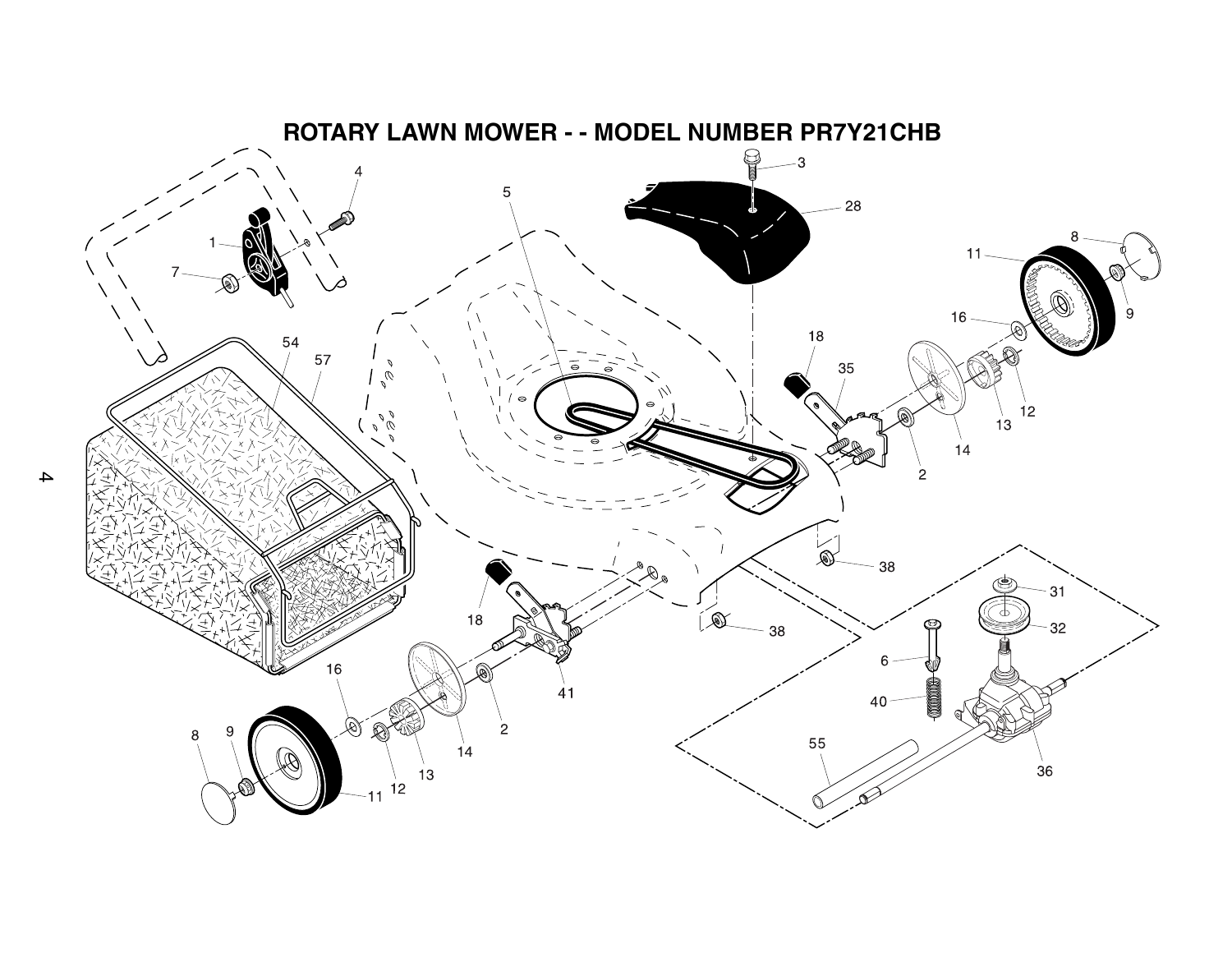## **ROTARY LAWN MOWER - - MODEL NUMBER PR7Y21CHB**

| <b>KEY</b><br>NO. | <b>PART</b><br>NO. | <b>DESCRIPTION</b>                    | <b>KEY</b><br>NO. | <b>PART</b><br>NO. | <b>DESCRIPTION</b>                                          |
|-------------------|--------------------|---------------------------------------|-------------------|--------------------|-------------------------------------------------------------|
| 1                 | 184587             | <b>Control Cable Assembly</b>         | 28                | 180329             | Drive Cover                                                 |
| 2                 | 167387             | Bearing, Wheel Adjuster               | 31                | 132010             | Nut, Hex, Flanged                                           |
| 3                 | 175262             | Pan Head Tapping Screw #10-24 x 2-3/4 | 32                | 189407             | <b>Drive Pulley</b>                                         |
| 4                 | 158755             | Hex Washer Head Screw 1/4-20 x 2.12   | 35                | 172291             | Kit, Wheel Adjuster, LH                                     |
| 5.                | 175436             | V-Belt                                |                   |                    | (Includes Knob and Bearing)                                 |
| 6                 | 150495             | <b>Spring Retainer</b>                | 36                | 180184             | Gear Case Assembly (See Breakdown)                          |
| 7                 | 191730             | Nut, Hex, Flanged 1/4-20              | 38                | 73800400           | Locknut 1/4-20                                              |
| 8                 | 77400              | Hubcap                                | 40                | 137090             | Spring                                                      |
| 9                 | 145212             | Locknut                               | 41                | 172290             | Kit, Wheel Adjuster, RH                                     |
| 11                | 180766             | Wheel & Tire Assembly                 |                   |                    | (Includes Knob and Bearing)                                 |
| 12.               | 12000058           | $E$ -Ring                             | 54                | 188985             | Grassbag Assembly                                           |
| 13.               | 137054             | <b>Pinion</b>                         | 55                | 175739             | <b>Driveshaft Cover</b>                                     |
| 14                | 189403             | <b>Dust Cover</b>                     | 57                | 188815             | Frame, Grassbag                                             |
| 16.               | 67725              | Washer 1/2                            |                   |                    |                                                             |
| 18.               | 170143             | Selector Knob                         |                   |                    | <b>NOTE:</b> All component dimensions given in U.S. inches. |

**NOTE:** All component dimensions given in U.S. inches. 1 inch =  $25.4 \text{ mm}$